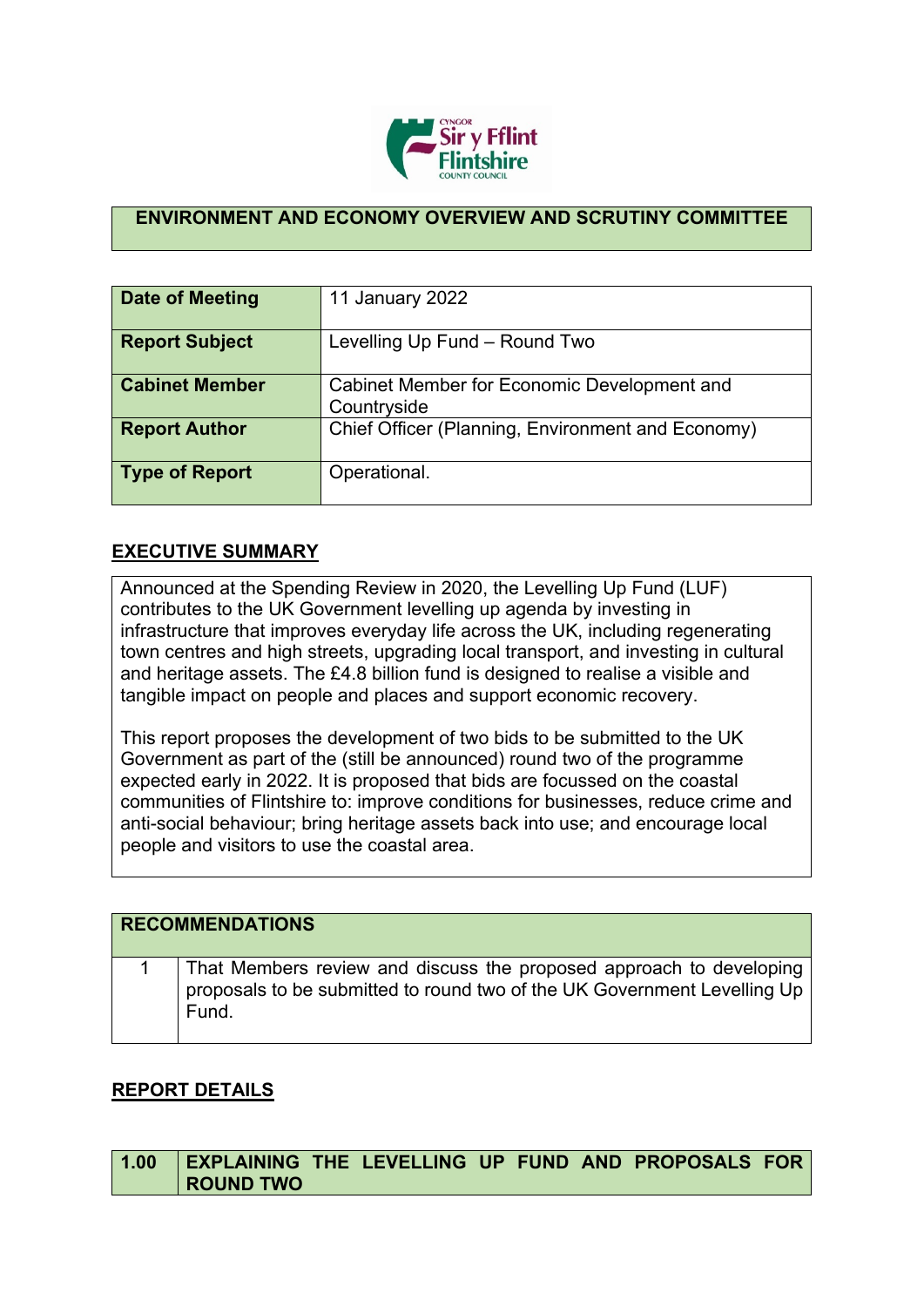| 1.01 | Announced at the Spending Review in 2020, the Levelling Up Fund (LUF)<br>contributes to the levelling up agenda by investing in infrastructure that<br>improves everyday life across the United Kingdom (UK), including<br>regenerating town centres and high streets, upgrading local transport, and<br>investing in cultural and heritage assets. The £4.8 billion fund is designed<br>to realise a visible and tangible impact on people and places and support<br>economic recovery. The LUF provides a new approach to tackling health,<br>social and economic inequalities and driving prosperity across<br>communities that have been left behind. |
|------|-----------------------------------------------------------------------------------------------------------------------------------------------------------------------------------------------------------------------------------------------------------------------------------------------------------------------------------------------------------------------------------------------------------------------------------------------------------------------------------------------------------------------------------------------------------------------------------------------------------------------------------------------------------|
| 1.02 | The current LUF intervention framework for round 1 (which may potentially<br>change for round 2) consists of three categories:                                                                                                                                                                                                                                                                                                                                                                                                                                                                                                                            |
|      | (i)<br>regeneration and town centre investment;<br>(ii)<br>cultural investment; and<br>transport.<br>(iii)                                                                                                                                                                                                                                                                                                                                                                                                                                                                                                                                                |
|      | Interventions included within LUF bids submitted by local authorities during<br>round 1 were required to align with one (or more) of the intervention<br>categories, outputs and outcomes identified within the framework.                                                                                                                                                                                                                                                                                                                                                                                                                                |
| 1.03 | Whilst every local authority can bid for LUF funding, the fund is especially<br>intended to support investment in places where it can make the biggest<br>difference to everyday life, including ex-industrial areas, deprived towns,<br>and coastal communities. The UK Government has placed local authorities<br>into categories 1, 2 or 3, depending on their identified level of need, with<br>category 1 representing places deemed in most need of investment.<br>Flintshire County Council ('the Council') has been identified as a 'category<br>2' local authority.                                                                              |
| 1.04 | The LUF enables local authorities to apply for up to £20 million per<br>parliamentary constituency. Bids above £20m and below £50m will be<br>accepted for transport projects only (separate and in addition to the one<br>bid per parliamentary constituency allocation). The LUF guidance<br>encourages bids to include a local financial contribution representing at<br>least 10% of total costs. A contribution is expected from private sector<br>stakeholders, such as developers, if they stand to benefit from a specific<br>project.                                                                                                            |
| 1.05 | The first round of the LUF opened in April 2021 and closed in June 2021 (a<br>ten-week application window). Round two is expected to commence in<br>'Spring 2022'. The programme is currently due to end in March 2024 which<br>provides a very constrained period in which to deliver capital projects.                                                                                                                                                                                                                                                                                                                                                  |
|      | <b>LUF Round One outcomes</b>                                                                                                                                                                                                                                                                                                                                                                                                                                                                                                                                                                                                                             |
| 1.06 | Bidding for Round One opened in March 2022 with bids due by 18 May<br>2021. The Council, together with Transport for Wales, submitted a<br>regionally strategic bid for investment in the Wrexham to Liverpool railway<br>line infrastructure. UK Government have confirmed that the bid had been<br>unsuccessful and detailed feedback is awaited to clarify the reasons for<br>this.                                                                                                                                                                                                                                                                    |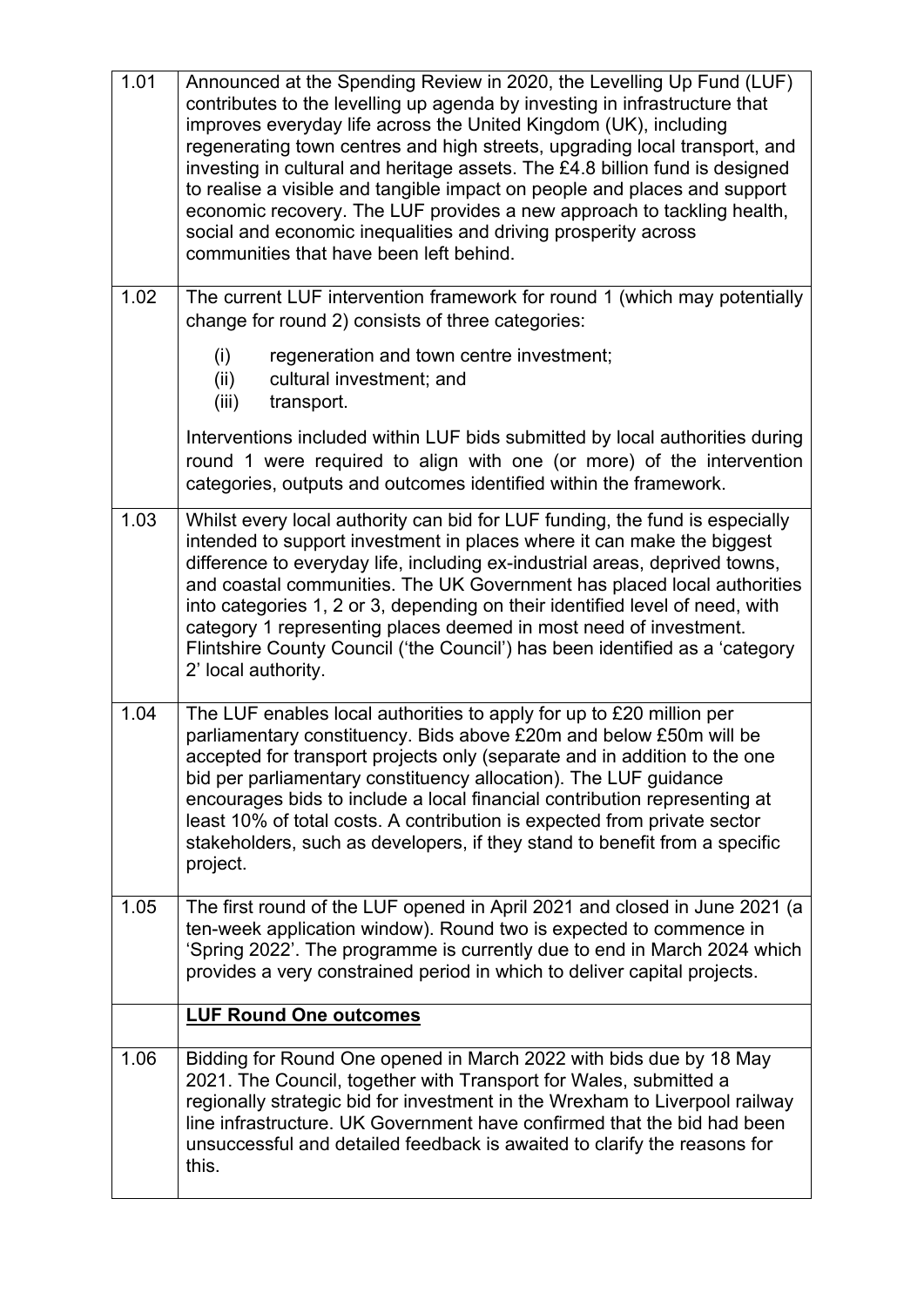| 1.07 | The projects selected to receive funding for the first round of the LUF were<br>announced by the Chancellor of the Exchequer at the 2021 Spending<br>Review in late October 2021. A total of 305 Levelling Up Fund bids were<br>received on or before the 18 June 2021. A total of 94 bids (30.8% success<br>rate) were provisionally selected for funding. Of these, 76 projects are in<br>England (79.8% of allocated funding), 10 in Wales (7.2%) and 8 in<br>Scotland (10.1%).                                                                                                                                                                                                                                                                                                                        |
|------|-----------------------------------------------------------------------------------------------------------------------------------------------------------------------------------------------------------------------------------------------------------------------------------------------------------------------------------------------------------------------------------------------------------------------------------------------------------------------------------------------------------------------------------------------------------------------------------------------------------------------------------------------------------------------------------------------------------------------------------------------------------------------------------------------------------|
|      | <b>LUF Round Two</b>                                                                                                                                                                                                                                                                                                                                                                                                                                                                                                                                                                                                                                                                                                                                                                                      |
| 1.08 | The intention is to submit two bids for Round Two; one for each<br>parliamentary constituency within the County. Bids will focus on the £20m<br>fund (per bid) involving regeneration, culture and heritage. The Council<br>has appointed a company, Mutual Ventures, to project manage the<br>process and contribute to the preparation of the bids working as part of an<br>integrated team with Council officers. Mutual Ventures had an 80%<br>success rate in supporting local authorities to secure LUF funding during<br>Round One.                                                                                                                                                                                                                                                                |
| 1.09 | The timescale for the submission of Round Two bids remains unclear with<br>the UK Government web site referring only to "Spring 2022." Development<br>work is underway on the overall vision to inform the bids. Work has also<br>been undertaken to identify an initial shortlist of interventions to be<br>included within both of the Council bids for Round Two.                                                                                                                                                                                                                                                                                                                                                                                                                                      |
| 1.10 | Significant work is required to develop each shortlisted intervention into a<br>tangible and compelling proposition, including designs and costings. A<br>wide variety of specialist and technical support has been engaged to<br>support the Council in developing each intervention in readiness.                                                                                                                                                                                                                                                                                                                                                                                                                                                                                                       |
| 1.11 | The intention is for the Council to submit two LUF bids during the round 2<br>application window (one per constituency; i.e. Delyn and Alyn & Deeside).<br>Work undertaken to this point has included the development of a strategic<br>narrative to inform the structure and focus of both bids. In summary, the<br>intention is for the LUF funded interventions to assist in establishing<br>the physical, economic, social and environmental conditions<br>required to address the economic decline, disconnections and acute<br>deprivation experienced by coastal communities. To achieve this aim,<br>the focus of both bids will be to implement interventions that establish<br>linkages and balance between the area's communities, businesses,<br>industrial heritage and natural environment. |
| 1.12 | As such, both bids will be informed by a single vision for our coastal<br>communities; each bid will demonstrate how the vision will be delivered<br>separately across each constituency, involving different (place specific)<br>interventions. The vision for coastal communities (currently in draft)<br>includes the following:<br>Retaining existing businesses based in the area;<br>Encouraging further external investment (e.g. clean<br>manufacturing) and promoting traditional industries;<br>Strengthening the entrepreneurial and business start-up culture<br>amongst residents, providing 'stepping stone' employment for<br>people with low skills;                                                                                                                                      |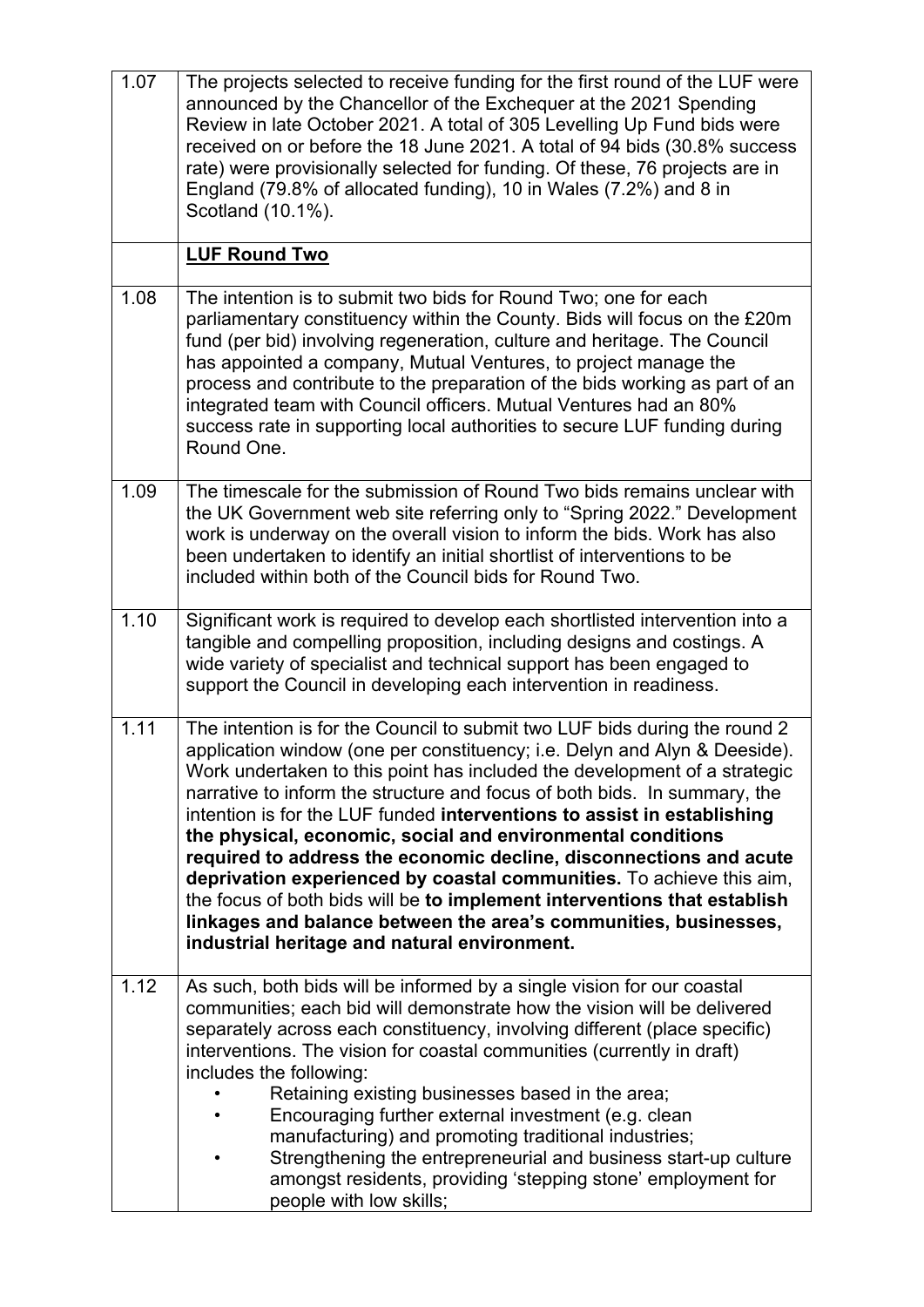|      | Connecting pockets of deprivation with world class economic<br>assets and jobs. Emphasis on skills and employability; ensuring<br>local residents have the skills that employers require;<br>Partnerships involving the Council, university, colleges, adult<br>education, employers etc. will be established or strengthened.<br>Increasing civic pride, led by improved perception of place and<br>celebration of local heritage, natural assets and traditional<br>industries;<br>Reducing deprivation, anti-social behaviour ('ASB') and crime<br>levels.                                                                                                                                                                                                                                                                                                                     |
|------|-----------------------------------------------------------------------------------------------------------------------------------------------------------------------------------------------------------------------------------------------------------------------------------------------------------------------------------------------------------------------------------------------------------------------------------------------------------------------------------------------------------------------------------------------------------------------------------------------------------------------------------------------------------------------------------------------------------------------------------------------------------------------------------------------------------------------------------------------------------------------------------|
|      | Further detail on the bid strategy is included in Appendix 1.                                                                                                                                                                                                                                                                                                                                                                                                                                                                                                                                                                                                                                                                                                                                                                                                                     |
| 1.13 | Each bid will focus on ensuring alignment between capital investment,<br>inclusive economic growth and the creation of social capital. The LUF<br>funding will be viewed as a catalyst that enables social, economic and<br>health inequalities to be addressed in coastal community wards where<br>communities are experiencing acute deprivation. Proposals within both<br>LUF bids will align with existing ambitions, strategies and investments<br>designed to improve the infrastructure and outcomes for the identified<br>communities. Delivering the LUF interventions should therefore be seen as<br>a continuation of existing work to improve outcomes for our communities.                                                                                                                                                                                           |
| 1.14 | A detailed analysis of data was undertaken to scope the precise issues<br>and challenges that our coastal communities face and feed into the<br>development of the bid. More detail is provided in Appendix 1.                                                                                                                                                                                                                                                                                                                                                                                                                                                                                                                                                                                                                                                                    |
| 1.15 | The intention is to develop two LUF bids that demonstrate the Council's<br>commitment to supporting our coastal communities, and, in particular,<br>those wards identified as experiencing acute deprivation. The LUF bids will<br>demonstrate how the proposed interventions align with existing strategies<br>and priorities associated with supporting coastal communities, while also<br>demonstrating how the funding will be spent by April 2024 (as per LUF<br>requirements). Through the LUF interventions detailed within our<br>'Connecting Coastal Communities 2024' LUF bids, we will demonstrate<br>that these investments form one element of a wider and longer-term<br>programme designed to address the experience of social, economic and<br>health inequalities in these communities.                                                                          |
| 1.16 | The intention is that the interventions funded through LUF establish the<br>physical, economic, social and environmental conditions required to<br>address the economic decline, disconnections and acute deprivation<br>experienced by coastal communities. This will be achieved by<br>implementing interventions that establish linkages and balance between<br>the area's communities, businesses, industrial heritage and natural<br>environment:<br>Encouraging inclusive economic growth that realises social<br>capital for communities (skills & employability, employment,<br>wage levels, health & wellbeing, quality of life); establishing a<br>sustainable relationship between local SMEs, traditional<br>industries, large anchor employers and local communities.<br>Establishing the conditions and infrastructure to encourage net-<br>zero commercial growth. |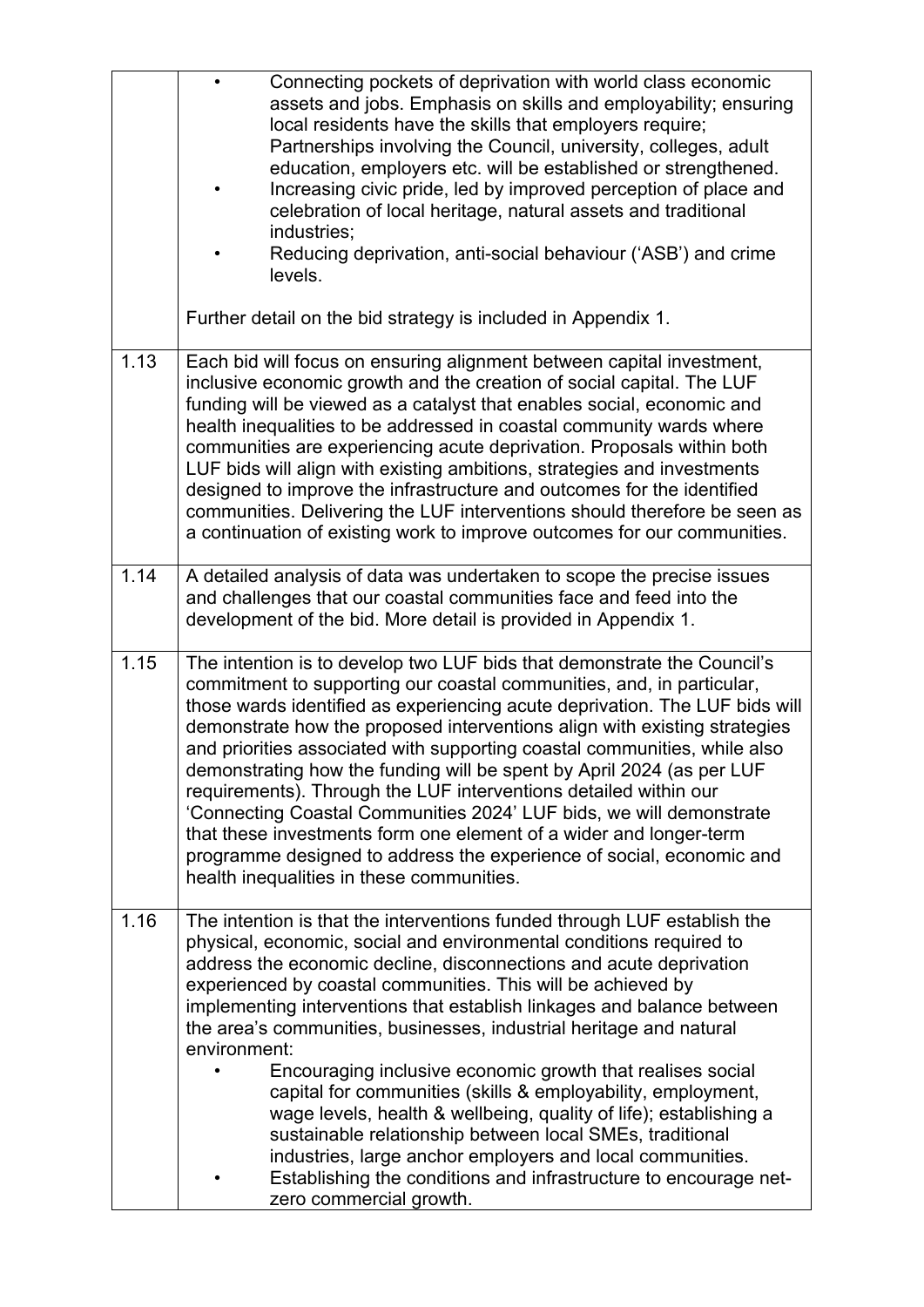|      | Celebrating the area's heritage, traditional industries and natural<br>$\bullet$<br>assets through a modern, accessible and sustainable offer to<br>residents and tourists.<br>Creating and maintaining a public realm that provides the<br>physical linkages between communities, businesses, heritage<br>and the natural environment. |  |  |  |
|------|-----------------------------------------------------------------------------------------------------------------------------------------------------------------------------------------------------------------------------------------------------------------------------------------------------------------------------------------|--|--|--|
|      | Further details on the potential interventions are provided in Appendix 1.                                                                                                                                                                                                                                                              |  |  |  |
| 1.17 | Further work is required to develop the interventions for each constituency,<br>creating a final list to be included within the respective LUF bids. This<br>refinement will reflect the following LUF framework requirements (relating<br>to round 1, although requirements are anticipated to be the same for round<br>$2)$ :         |  |  |  |
|      | The requirement for all LUF funding to be spent by 31st March<br>2024; other sources of funding (i.e. match funding) can be spent<br>after that date, meaning that each capital project does not<br>necessarily need to be completed by March 2024.                                                                                     |  |  |  |
|      | The total required for LUF funding for each bid is not to exceed £20<br>$\bullet$<br>million; as such we are required to assess the total cost of the<br>identified LUF interventions, which must not exceed £20 million per<br>bid once the total value of identified match funding is accounted for.                                  |  |  |  |
| 1.18 | <b>Next steps</b>                                                                                                                                                                                                                                                                                                                       |  |  |  |
|      |                                                                                                                                                                                                                                                                                                                                         |  |  |  |

| 2.00 | <b>RESOURCE IMPLICATIONS</b>                                                                                                                                                                                                |
|------|-----------------------------------------------------------------------------------------------------------------------------------------------------------------------------------------------------------------------------|
| 2.01 | Regeneration core budget and reserves are being deployed to develop<br>each of the interventions to a stage where they can be considered for<br>inclusion in the bids. It is estimated that this will cost in the region of |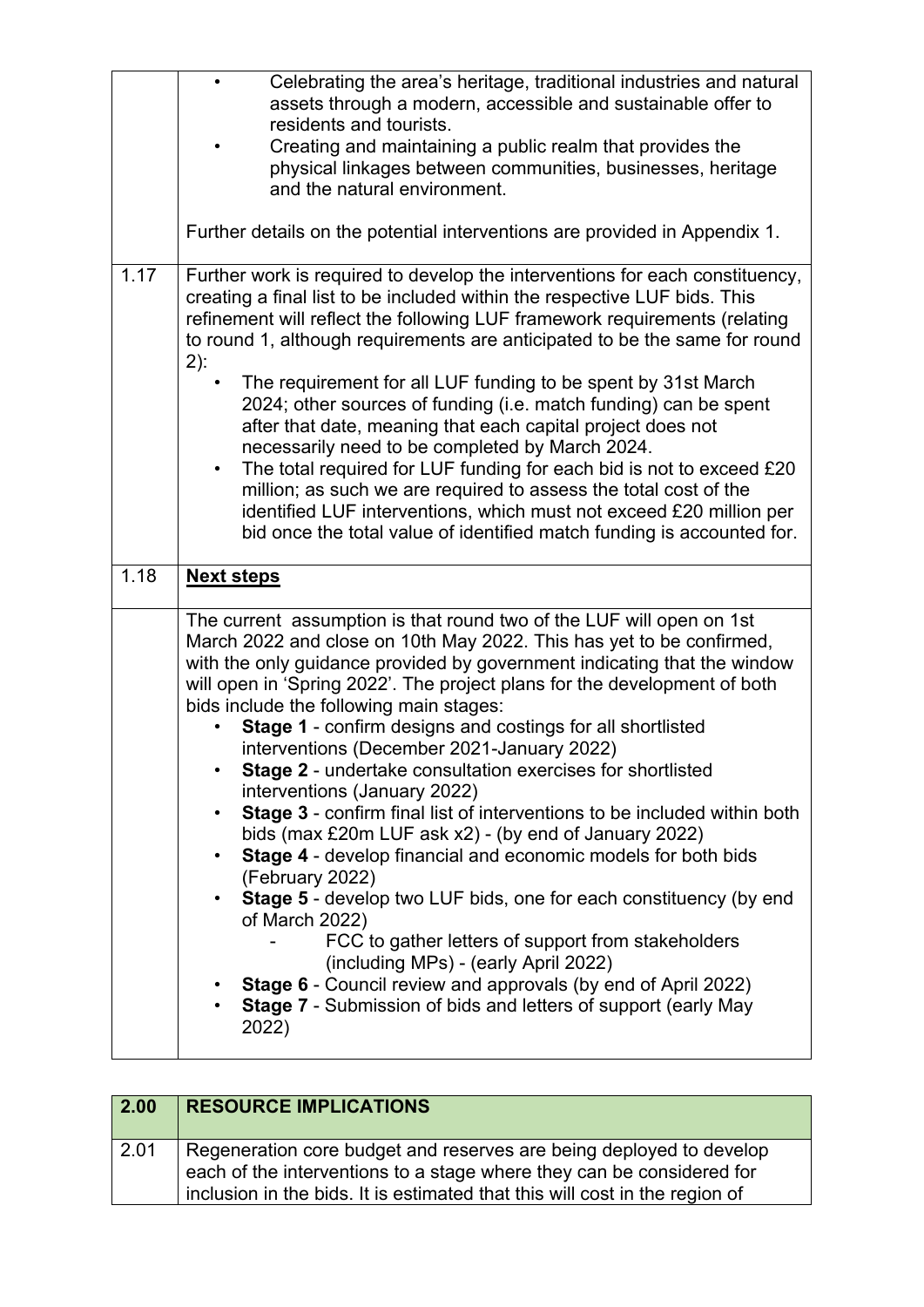|      | £100,000. In addition, UK Government has provided £125,000 to each<br>Welsh local authority to support bid preparation. This will be fully utilised.                                                                                                                                                                                                                                                                                                                                                                                                                        |
|------|-----------------------------------------------------------------------------------------------------------------------------------------------------------------------------------------------------------------------------------------------------------------------------------------------------------------------------------------------------------------------------------------------------------------------------------------------------------------------------------------------------------------------------------------------------------------------------|
| 2.02 | Interventions in the LUF bids will require match funding. This is currently<br>being identified as part of the development of each intervention. Many of<br>the interventions relate to Council owned assets where investment is<br>required and where LUF provides an opportunity to significantly invest in<br>Council assets for the benefit of the economy and local communities. As<br>the interventions are developed further any future Council capital or<br>borrowing requirements will be identified and will be subject to normal<br>Council approval processes. |

|                                                             | <b>IMPACT ASSESSMENT AND RISK MANAGEMENT</b>                                              |  |  |  |
|-------------------------------------------------------------|-------------------------------------------------------------------------------------------|--|--|--|
| Ways of Working (Sustainable Development) Principles Impact |                                                                                           |  |  |  |
| Long-term                                                   | These proposals form part of a long term<br>strategic approach to manage the coastal area |  |  |  |
|                                                             | of Flintshire for the benefit of the economy,                                             |  |  |  |
|                                                             | Flintshire residents and the environment.                                                 |  |  |  |
| Prevention                                                  | The market failures identified in this report                                             |  |  |  |
|                                                             | will have long term social, economic and                                                  |  |  |  |
|                                                             | environmental impacts if left unaddressed.                                                |  |  |  |
| Integration                                                 | The proposed approach outlined in this report                                             |  |  |  |
|                                                             | integrates activities by the private sector,                                              |  |  |  |
|                                                             | voluntary sector and public bodies.                                                       |  |  |  |
| Collaboration                                               | The proposed approach involves a wide range of                                            |  |  |  |
|                                                             | stakeholder in each locality working together                                             |  |  |  |
|                                                             | towards a shared vision.                                                                  |  |  |  |
| Involvement                                                 | There has been and will be further consultation                                           |  |  |  |
|                                                             | with stakeholders in each locality.                                                       |  |  |  |
| <b>Well-being Goals Impact</b>                              |                                                                                           |  |  |  |
| Prosperous Wales                                            | The proposals in this report focus strongly on                                            |  |  |  |
|                                                             | improving the economic assets in coastal                                                  |  |  |  |
|                                                             | Flintshire.                                                                               |  |  |  |
| <b>Resilient Wales</b>                                      | There are a number of community-led                                                       |  |  |  |
|                                                             | interventions included in this report which                                               |  |  |  |
|                                                             | help to address the market failures                                                       |  |  |  |
|                                                             | highlighted.                                                                              |  |  |  |
| <b>Healthier Wales</b>                                      | The proposals in this report focus on                                                     |  |  |  |
|                                                             | improving access to green space in coastal                                                |  |  |  |

Flintshire for residents.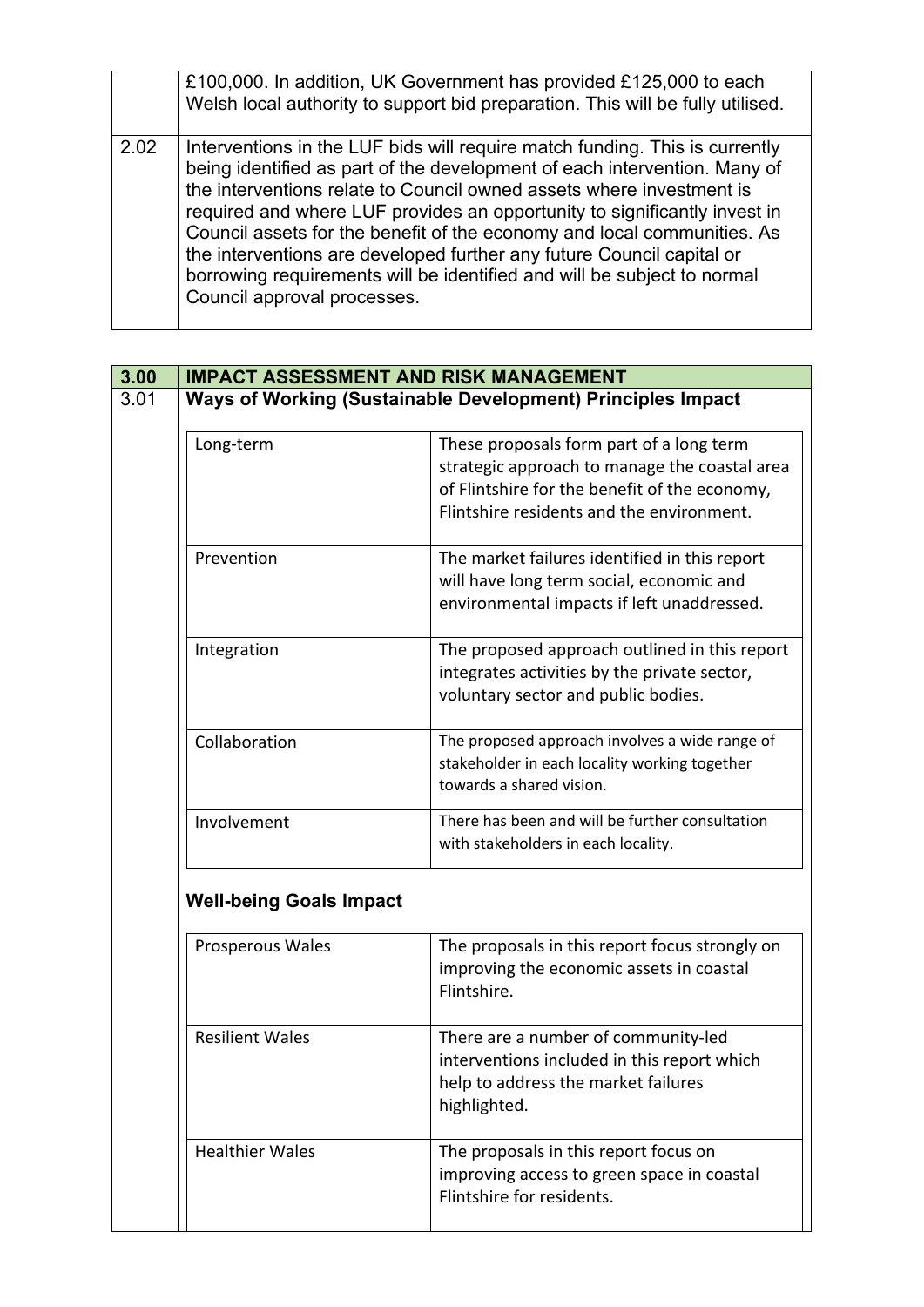| More equal Wales           | The proposals in this report target the most<br>deprived communities in Flintshire and seek to<br>improve the physical environment and<br>economic opportunities they rely upon. |
|----------------------------|----------------------------------------------------------------------------------------------------------------------------------------------------------------------------------|
| <b>Cohesive Wales</b>      | No impact.                                                                                                                                                                       |
| <b>Vibrant Wales</b>       | No impact.                                                                                                                                                                       |
| Globally responsible Wales | There are a number of interventions in this<br>report which will renovate or replace<br>commercial properties and improve their<br>environmental performance.                    |

## Risk management

| <b>Risk</b>                    | Mitigation                                                                                                                                                                                                                                                                                                                                                                                                                                        |
|--------------------------------|---------------------------------------------------------------------------------------------------------------------------------------------------------------------------------------------------------------------------------------------------------------------------------------------------------------------------------------------------------------------------------------------------------------------------------------------------|
| Match funding<br>availability  | Each bid requires a minimum of 10% match<br>funding. Match funding will need to be identified<br>from private and public sources and may not be<br>secured at the point of bid submission. Work will<br>continue on securing match funding after bids<br>have been submitted.                                                                                                                                                                     |
| Intervention<br>deliverability | The short timescale for the development of the<br>interventions means that not all information about<br>every intervention will be available at the point of<br>bid submission. Assessment work will take place<br>before bid submission to identify, as far as<br>possible, how risks to deliverability can be<br>mitigated. Interventions where this cannot be<br>satisfactorily demonstrated will not be included in<br>the bids               |
| Consents                       | Few interventions will have consents in place<br>before the bids are submitted. The timelines for<br>securing consents will be included in the plans for<br>each intervention and work will take place before<br>bid submission to assess the risk to deliverability.<br>Residual risk will remain that consents cannot be<br>achieved within the timescale for the programme,<br>without creating costs beyond the budgets<br>secured or at all. |
| Cost over-run                  | The interventions in this report will not be at final<br>design stage at the point of bid submission so<br>there will be considerable cost fluidity. All<br>interventions will include a larger contingency<br>budget than normal to mitigate this risk. In<br>addition, at the point of delivery, excess cost at<br>the procurement stage may lead to interventions                                                                              |